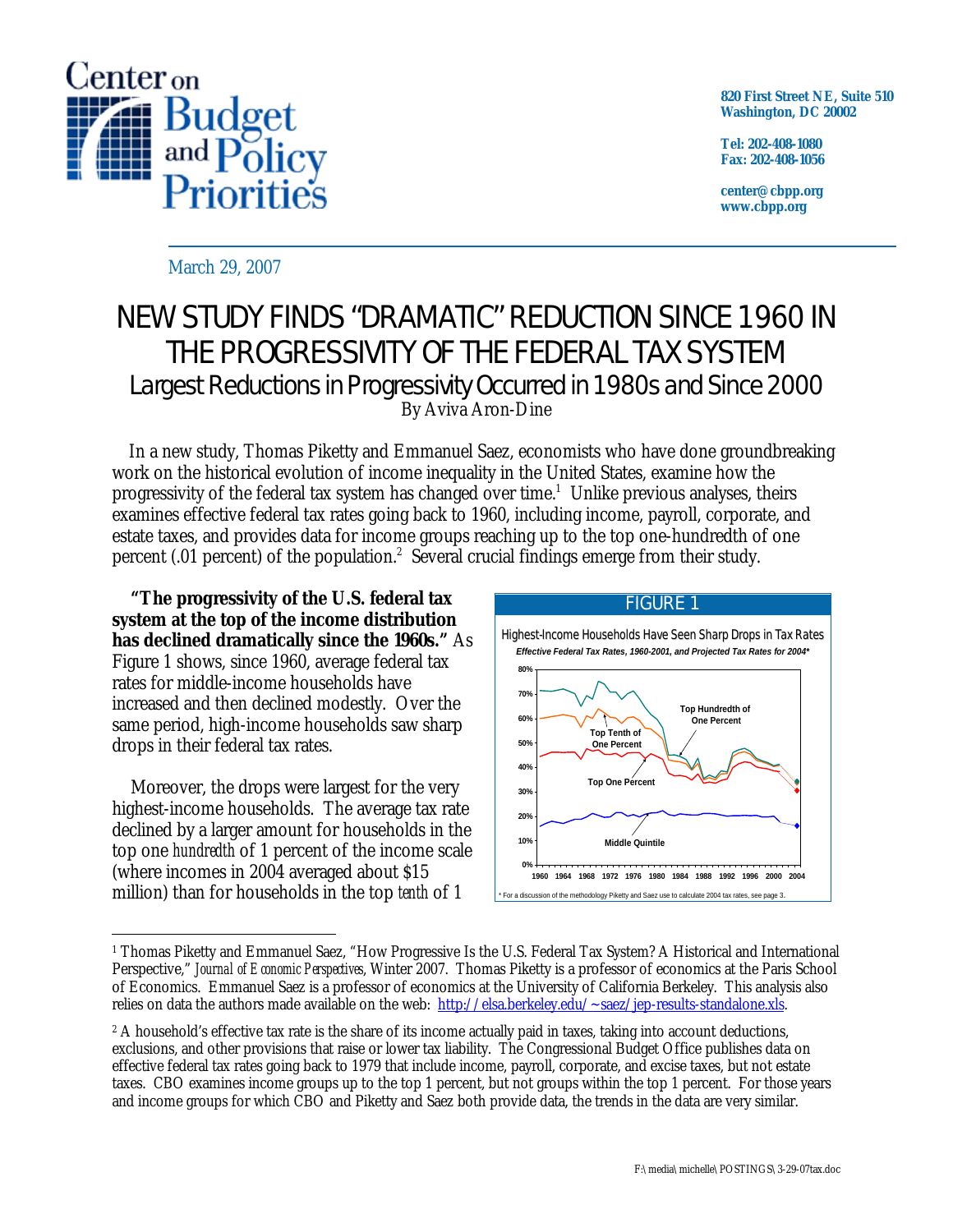percent (where incomes averaged above \$3.7 million) or for households in the top 1 percent (where incomes averaged about \$850,000).

since 1913, Piketty and Saez showed that the concentration of pre-tax income has spectrum.<sup>3</sup> According to their data, the households more than doubled between the decline in the stock market, but then of households jumped from 8.4 percent household for those in the top 1 percent. about \$550,000 more in income in 2005 FIGURE 2 **0% 10% 20% 30% 40% 50% 1960 1964 1968 1972 1976 1980 1984 1988 1992 1996 2000 2004** Tax Rates on the Highest-Income Households Fell... *Effective Federal Tax Rates on Top 1 Percent, 1960-2001, and Projected Tax Rates for 2004\** **0% 5% 10% 15% 20% 25% 1960 1964 1968 1972 1976 1980 1984 1988 1992 1996 2000 2004** *Share of Pre-Tax Income Flowing to Top Tenth of 1 Percent, 1960-2004* ... Even As Their Share of *Pre*-Tax Income Rose Sharply

**Over the same period in which the progressivity of the tax system declined, pre-tax income inequality grew significantly** 

than they would have if the group's share of national had remained constant since 1970. Over the same period in which high-income households benefited the most from changes in the distribution of pre-tax income, they also benefited the most from changes in effective federal tax rates. In 1970, the top 1 percent of households paid an average of 47 percent of their income in federal taxes; under 2004 law, Piketty and Saez estimate they faced an average tax rate of just 30 percent, a difference of 17 percentage points.<sup>4</sup> (2004 is the last year for which Piketty and Saez

**(see Figure 2).** In an earlier study that examined the distribution of income

increased substantially since the 1970s, especially at the very top of the income

share of the nation's pre-tax income flowing to the top 1 percent of

1970 and 2000. Income inequality decreased in 2001 and 2002, following

increased markedly.

started growing again in 2003. In 2004 and 2005 (the latest year for which data are available), income concentration

As a result, the share of the nation's total income going to the top 1 percent

in 1970 to 19.3 percent in 2005, an increase of 10.8 percentage points. In 2005 terms, that increase works out to about \$550,000 more in income per

In other words, households in this income group received an average of

 $\overline{a}$ 3 Congressional Budget Office data show the same trend.

<sup>4</sup> For a discussion of the methodology Piketty and Saez use to calculate 2004 tax rates, see page 3.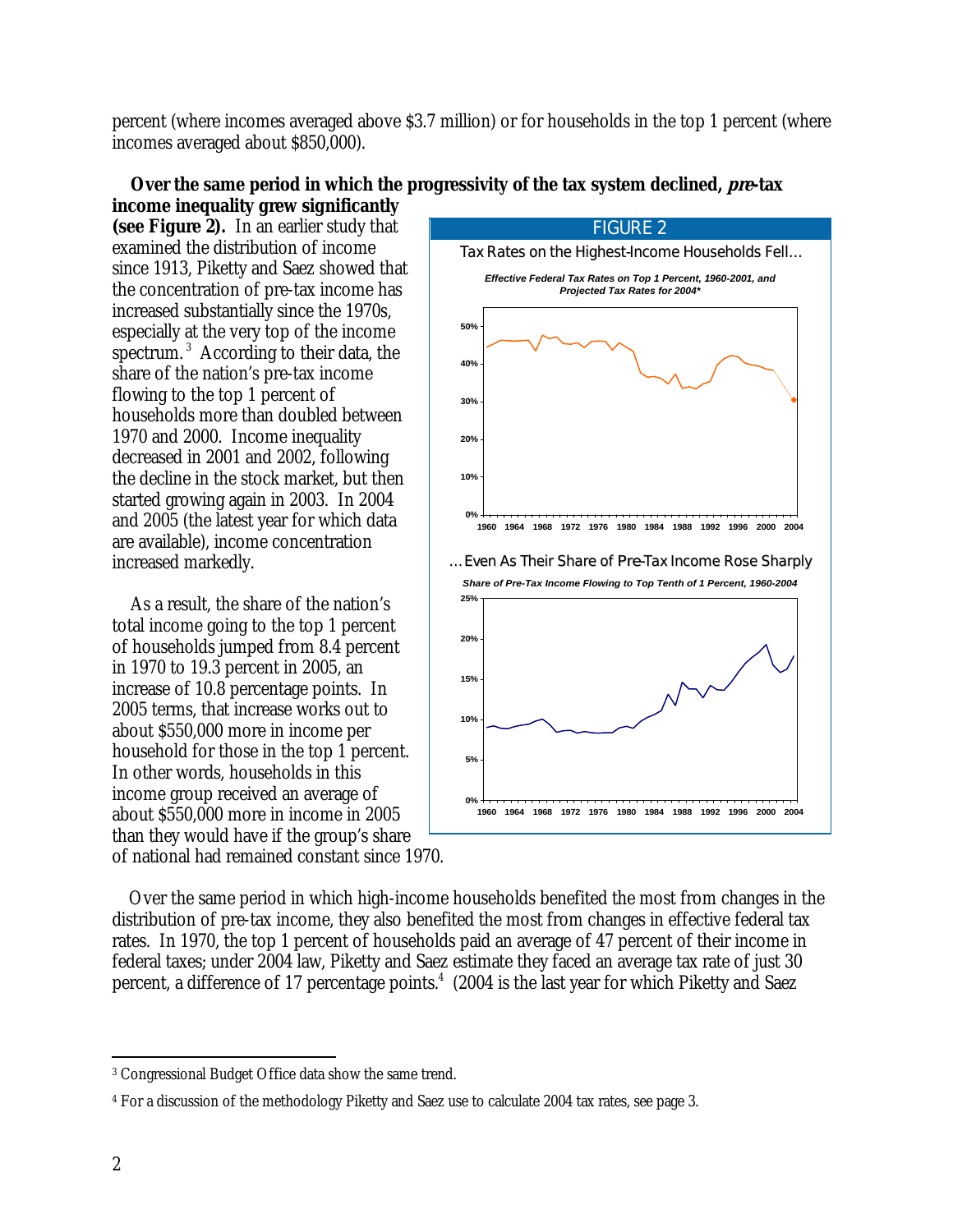provide tax rate estimates.<sup>5</sup>) In 2004 terms, this difference works out to an average of more than \$200,000 per household in additional after-tax income.

**"Large reductions in tax progressivity since the 1960s took place primarily during two periods: the Reagan presidency in the 1980s and the Bush administration in the early 2000s."** Piketty and Saez attribute much of the decline in tax progressivity in the 1980s to a decline in corporate income tax and estate tax collections. But they note, "the tax reductions enacted in 2001 and 2003 have further weakened the redistributive power of the federal income tax."

As Piketty and Saez point out, economists generally assess whether a tax *system* is progressive based on whether the distribution of *after*-tax income is more equal than the distribution of *pre*-tax income. They assess whether a tax *cut* is progressive based on whether it makes the distribution of after-tax income more or less equal.<sup>6</sup>

Like others who have examined the effects of the 2001 and 2003 tax cuts, Piketty and Saez find that the tax cuts made the distribution of after-tax income less equal. Specifically, their data show that, if 2004 tax rates (which reflect the impact of the tax cuts) had applied in 2000 (the year before the tax cuts took place), then the distribution of after-tax income in 2000 would have been more unequal than it actually was. Piketty and Saez estimate the tax rates in effect in 2004, based on 2004 tax law and 2000 income data.<sup>7</sup> According to their data, the top 1 percent of households held 16.6 percent of the nation's total after-tax income in 2000. But if households had paid tax that year at the projected 2004 tax rates, the top 1 percent would have held 17.8 percent of after-tax income. In short, the tax cuts were regressive.

Because it omits the effects of those tax cuts enacted in 2001 that were not fully phased in by 2004 (such as the repeal by 2010 of the estate tax and of the provisions of the tax code that reduce the value of itemized deductions and personal exemptions for households at high income levels),

 $\overline{a}$ 5 High-income households likely faced somewhat higher effective federal tax rates in 2005 because corporate tax revenues increased significantly in 2005. Economists generally assume that the burden of corporate taxes falls on households in proportion to their shares of total investment income; high-income households hold the lion's share of investment income. As a result, increases in corporate tax payments generally raise effective tax rates for these households.

<sup>6</sup> Some supporters of recent tax cuts have claimed that these tax cuts are progressive because, since they were enacted, the share of taxes paid by high-income groups has increased. As Piketty and Saez point out, "when the share of income received by the top income groups is changing, the share of tax paid by those top income groups is a misleading method for evaluating the progressivity of the tax system." This measure is also misleading when used to evaluate the progressivity of deficit-financed tax cuts. For further discussion, see Aviva Aron-Dine, "Have the 2001 and 2003 Tax Cuts Made the Tax Code More Progressive," Center on Budget and Policy Priorities, March 19, 2007, http://www.cbpp.org/3-19-07tax.htm.

<sup>7</sup> Specifically, they use the available data on aggregate income growth between 2000 and 2004, but assume the 2000 income distribution. That is, they simulate what tax rates would have been in 2004 had all households' incomes grown at the same rates between 2000 and 2004. (This approach is similar to that used by the Urban Institute-Brookings Institution Tax Policy Center and many other analysts.) In fact, the incomes of the highest income households grew less between 2000 and 2004 than those of other households (due to large income losses in 2001 and 2002, following the decline in the stock market). In actuality, therefore, the incomes of the highest-income households were lower in 2004 than Piketty and Saez assume for purposes of their simulation, and these lower incomes likely translated into lower tax rates. Thus, the actual decline in tax rates at the pinnacle of the income scale was likely slightly larger than Piketty and Saez project. Piketty and Saez's methodology captures only the decline in effective rates due to legislative changes, not the decline in effective rates due to changes in the income distribution.